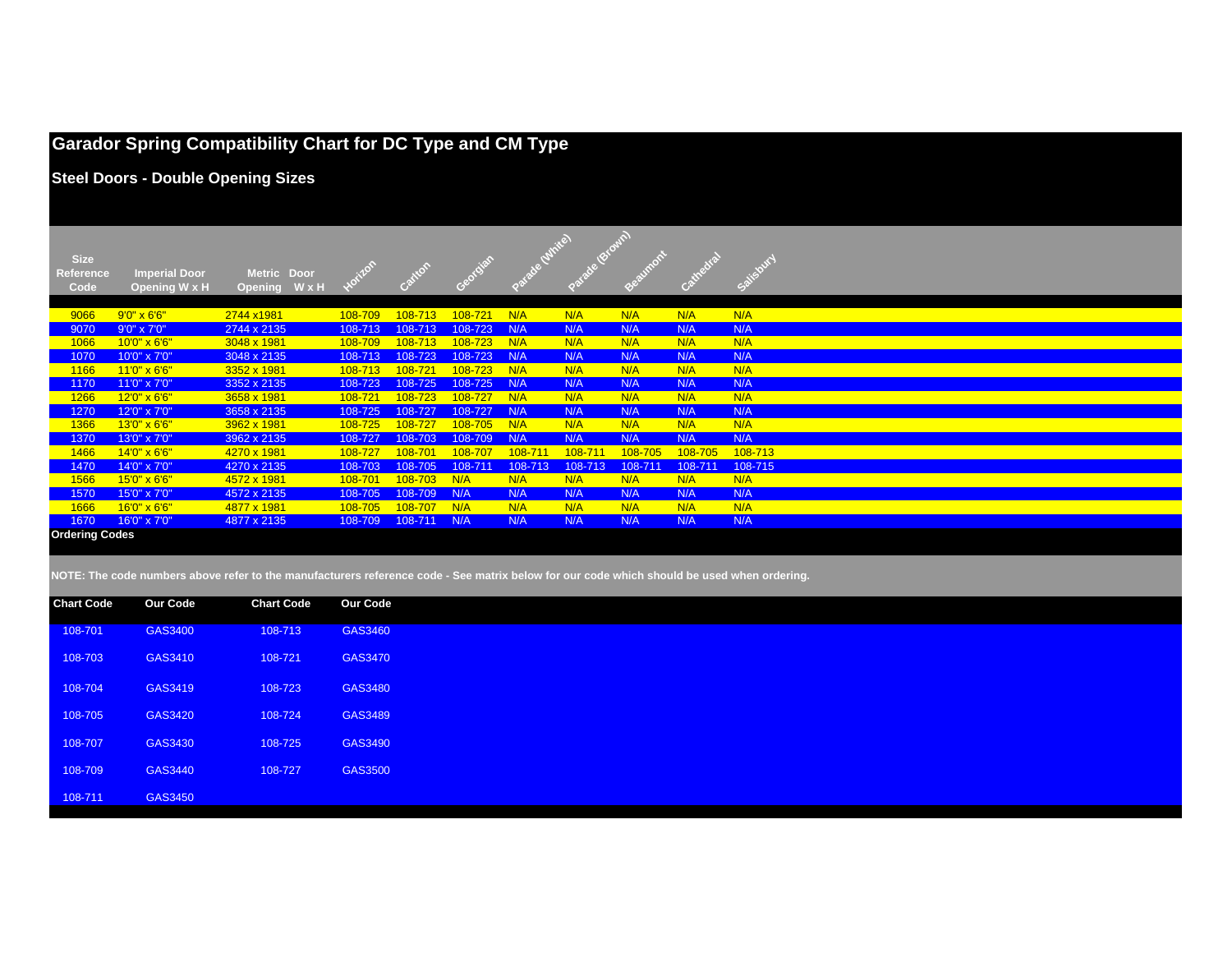## **Garador Spring Compatibility Chart for DC Type and CM Type**

**Timber Doors - Double Opening Sizes**

| <b>Size</b><br><b>Reference</b><br>Code | <b>Imperial Door</b><br>Opening W x H | Metric Door<br>WxH<br><b>Opening</b> |            |            |            |            |            |
|-----------------------------------------|---------------------------------------|--------------------------------------|------------|------------|------------|------------|------------|
|                                         |                                       |                                      |            |            |            |            |            |
| 9066                                    | $9'0'' \times 6'6''$                  | 2744 x1981                           | N/A        | N/A        | N/A        | N/A        | N/A        |
| 9070                                    | 9'0" x 7'0"                           | 2744 x 2135                          | N/A        | N/A        | N/A        | N/A        | N/A        |
| 1066                                    | $10'0'' \times 6'6''$                 | 3048 x 1981                          | N/A        | N/A        | N/A        | N/A        | N/A        |
| 1070                                    | 10'0" x 7'0"                          | 3048 x 2135                          | N/A        | N/A        | N/A        | N/A        | N/A        |
| 1166                                    | $11'0'' \times 6'6''$                 | 3352 x 1981                          | N/A        | N/A        | N/A        | N/A        | N/A        |
| 1170                                    | 11'0" x 7'0"                          | 3352 x 2135                          | N/A        | N/A        | N/A        | N/A        | N/A        |
| 1266<br>1270                            | 12'0" x 6'6"<br>12'0" x 7'0"          | 3658 x 1981<br>3658 x 2135           | N/A<br>N/A | N/A<br>N/A | N/A<br>N/A | N/A<br>N/A | N/A<br>N/A |
| 1366                                    | 13'0" x 6'6"                          | 3962 x 1981                          | N/A        | N/A        | N/A        | N/A        | N/A        |
| 1370                                    | 13'0" x 7'0"                          | 3962 x 2135                          | N/A        | N/A        | N/A        | N/A        | N/A        |
| 1466                                    | 14'0" x 6'6"                          | 4270 x 1981                          | 108-701    | 108-701    | 108-701    | 108-701    | 108-707    |
| 1470                                    | 14'0" x 7'0"                          | 4270 x 2135                          | 108-703    | 108-703    | 108-703    | 108-701    | 108-705    |
| 1566                                    | $15'0'' \times 6'6''$                 | 4572 x 1981                          | N/A        | N/A        | N/A        | N/A        | N/A        |
| 1570                                    | 15'0" x 7'0"                          | 4572 x 2135                          | N/A        | N/A        | N/A        | N/A        | N/A        |
| 1666                                    | 16'0" x 6'6"                          | 4877 x 1981                          | N/A        | N/A        | N/A        | N/A        | N/A        |
| 1670                                    | 16'0" x 7'0"                          | 4877 x 2135                          | N/A        | N/A        | N/A        | N/A        | N/A        |
| <b>Ordering Codes</b>                   |                                       |                                      |            |            |            |            |            |

**NOTE: The code numbers above refer to the manufacturers reference code - See matrix below for our code which should be used when ordering.**

| <b>Chart Code</b> | <b>Our Code</b> | <b>Chart Code</b> | <b>Our Code</b> |
|-------------------|-----------------|-------------------|-----------------|
| 108-701           | GAS3400         | 108-713           | GAS3460         |
| 108-703           | GAS3410         | 108-721           | GAS3470         |
| 108-704           | GAS3419         | 108-723           | GAS3480         |
| 108-705           | GAS3420         | 108-724           | GAS3489         |
| 108-707           | GAS3430         | 108-725           | GAS3490         |
| 108-709           | GAS3440         | 108-727           | GAS3500         |
| 108-711           | GAS3450         |                   |                 |